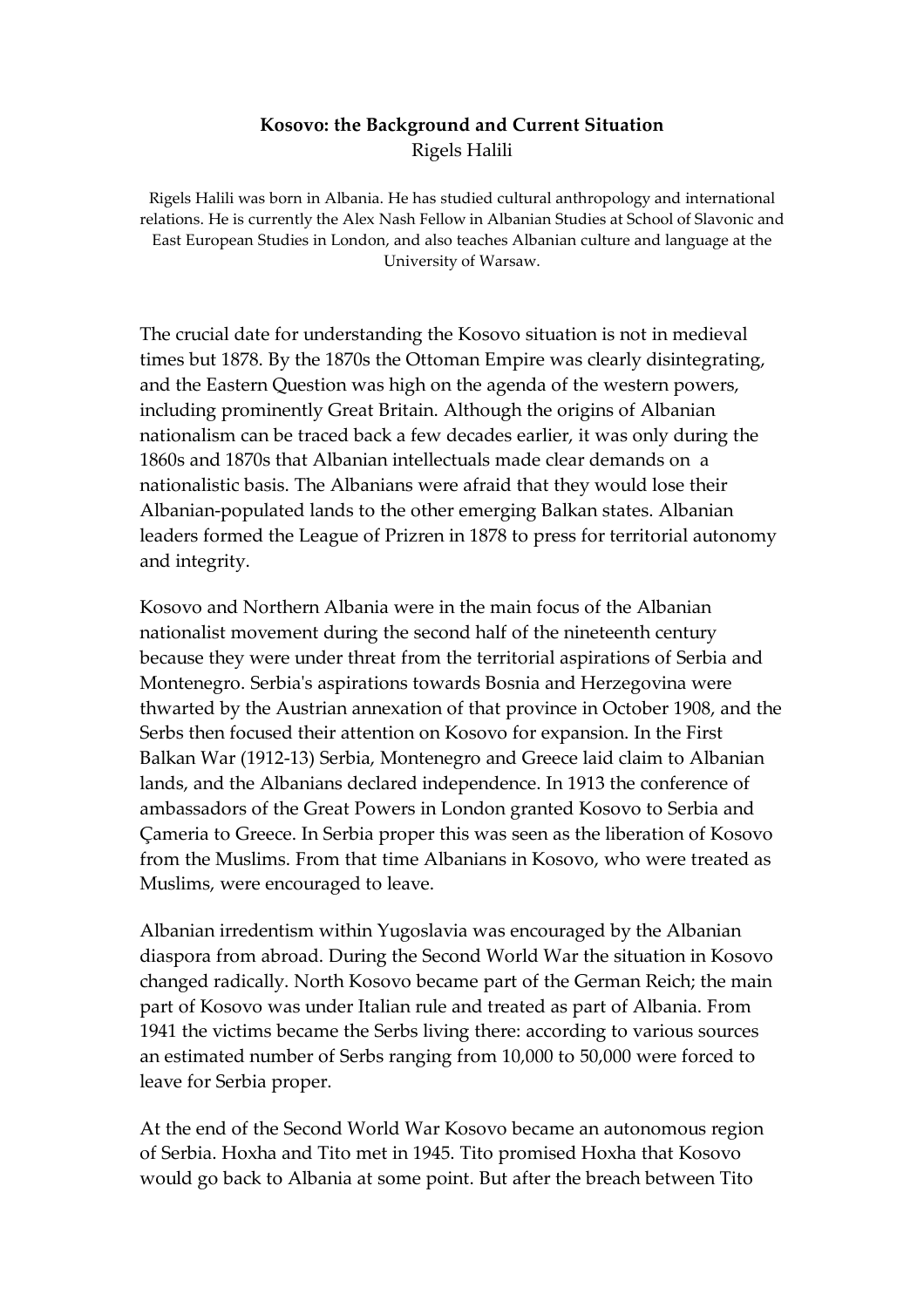and Stalin in 1948 the situation of the Albanians in Kosovo deteriorated rapidly. Between 1948 to 1952/53 hundreds of Albanians were killed.

The situation of the Albanian population remained very bad up to 1966, when Aleksandar Ranković, the head of the Ministry of Internal Affairs of Yugoslavia, fell from power.

In November 1968 there were huge demonstrations by young people in Kosovo, seeking for Kosovo to become one of the constituent republics of Yugoslavia. There was an element of influence from Albania, in the form of Albanian irredentism, although it was marginal at that point. Tito decided to abandon the centralising model and more autonomy was given to Kosovo and Metohija. According to the constitution of 1974 the region was renamed the Autonomous Province of Kosovo and gained the status of federative part of Yugoslavia, but connected with the Republic of Serbia. In the 1970s, for the first time, Albanians felt free as part of the Yugoslav state, and their cultural identity and heritage were openly cherished. Cultural activity in literature and the sciences was very important. Many of the leaders of the 1990s were educated at that time.

The situation changed again in 1981. The economic situation was very bad: Kosovo was the least developed area in Yugoslavia and unemployment was 40-50 per cent, among a very young population. Serbians complained about the high birth rate among the Albanians; but the growth in the rate of population among the Serbians was almost as great, just less noticeable since Serbs were moving to urban areas or to other parts of Yugoslavia, while the Albanians remained rural. In spring 1981 students demonstrated in Kosovo, asking for better conditions. Yugoslav authorities described the demonstration in terms of irredentism or even counterrevolution. Albania was accused of exacerbating the situation, although there is no evidence for this. Serbian nationalist feeling grew in response.

In 1989, under Milošević, the autonomy of Kosovo was drastically reduced. In the same year Ibrahim Rugova created the Democratic League of Kosovo. The Albanians were aware that they could not resort to violence as the Croats had done, and Rugova followed peaceful policies reminiscent of those of Gandhi. In 1991 the Republic of Kosovo was declared, but it was recognised only by Albania and no other country. Between 1991 and 1999 a dual administrative system functioned, an official Serb-dominated one and a semi-legal Albaniandominated one. Although there were reports of human rights abuses in Kosovo it did not form part of the 1995 Dayton Agreement. Separatist groups then resorted to violence. The last negotations between Albanians and